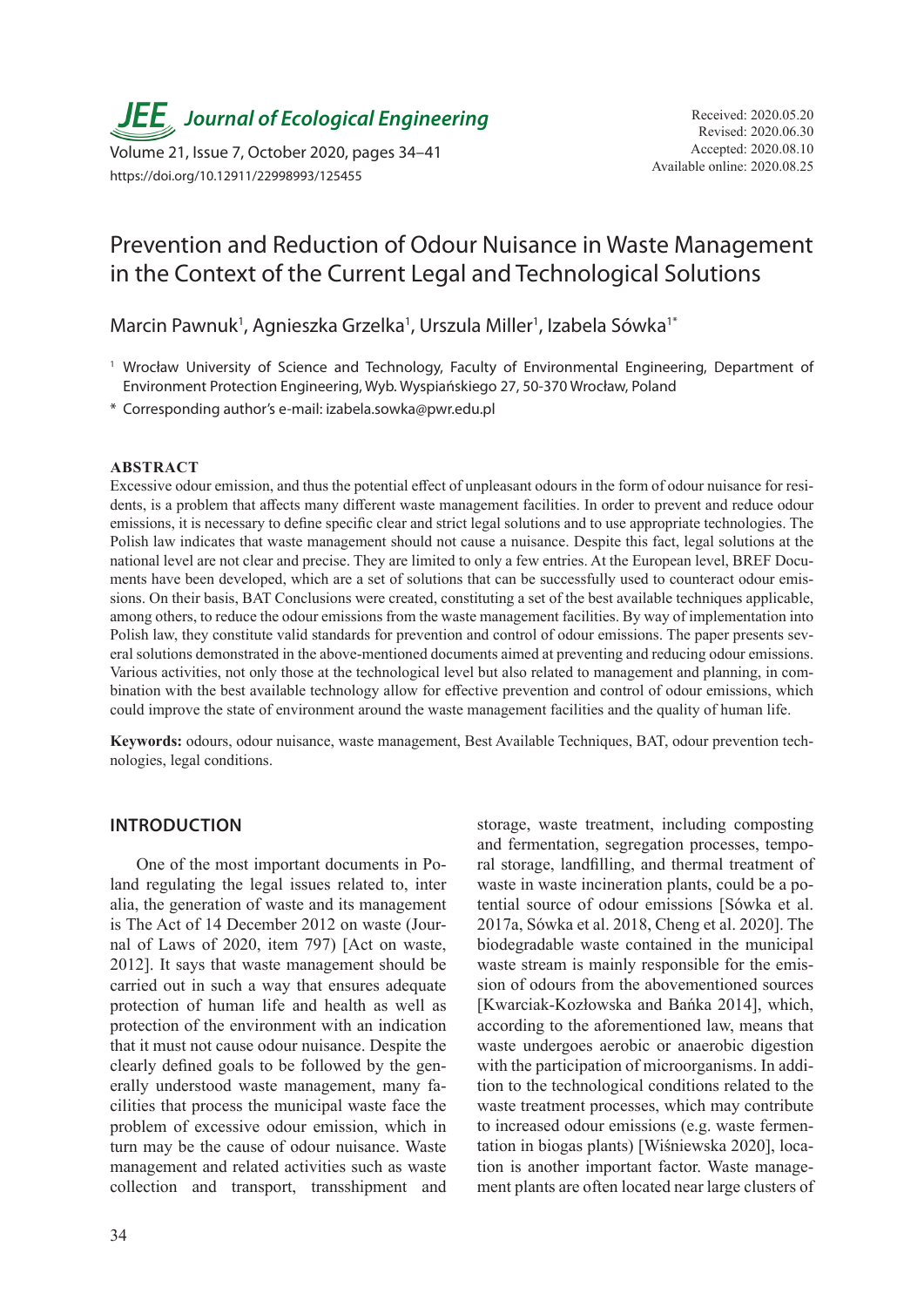residential areas. Excessive odour emission from waste management plants could cause odour nuisance , for the residents in vicinity, which in turn translates into numerous complaints and protests.

One of the most important steps in preventing excessive odour emission and thus counteracting odour nuisance is proper regulation of the legal issues related to the operation of waste management facilities, which could be a potential source of odour emissions.

The purpose of this work was to analyze and characterise the current legal conditions and technological solutions aimed at reducing odour emissions applicable in Poland concerning waste management facilities.

## **LEGAL CONDITIONS RELATED TO ODOUR EMISSION IN WASTE MANAGEMENT IN POLAND**

There are no specific legal regulations in Polish legislation relating directly to the odour emissions from waste management facilities. There are only a few references regarding the regulation of the aspects related to odour emissions. *The Act of 14 December 2012 on waste (Journal of Laws of 2020, item 797)* in Chapter 1, Section II of that Act defines that waste management should be carried out in such a way that it does not cause a nuisance by noise or odours [Act on waste 2012]. *The Act of 27 April 2001 Environmental Protection Law (Journal of Laws 2001 No. 62 item 627)* provides for the possibility of introducing regulations in the absence of the emission standards and the absence of the permissible levels of a given substance in the air. According to this Act, it is, therefore, possible to introduce, by way of regulation, specific reference values for odorants in the air, methods for assessing air quality, the frequency of exceedances, or periods of averaging measurements of odorants [Environmental Protection Law 2001]. However, these issues remain unregulated. Another document in the Polish legislation that contains direct references to reducing and preventing odour emissions is *The Regulation of the Minister of the Environment of 30 April 2013 on waste landfills (Journal of Laws 2013 item 523)*. This ordinance contains a provision stating that landfills should be surrounded by a green belt a minimum width of 10 meters to minimise the inconvenience associated with the operation of the

landfill, including odour emissions [Regulation of the Minister of the Environment 2013]. In 2009, *The Draft Law on the prevention of odour nuisance (February 27, 2009)* [Polish Ministry of Environment 2009] was presented. This document sets out the rules of conduct in the event of persistent odour nuisance caused by the activities of a given business entity. It also specified the methods for assessing the air odour quality, including, for example, the use of the field measurement method or the use of odour dispersion modelling. It also defined the comparative levels of odours concentration in the air for calculation methods. In the Draft Law, 1 ou/m<sup>3</sup> was adopted as the comparative level of odour concentration in the air and the permissible frequency of exceeding the comparative value were determined. The frequency of exceedances according to the project was in the range from 8 to 15% by 31/12/2012 and from 3 to 8% from the day of 01/01/2013 depending on the type of land development [Polish Ministry of Environment 2009]. This draft was not reflected in the form of a fullfledged Act.

In Poland, despite the lack of specific regulations at the national level, the regulations at the European level also apply due to membership in the European Union. In 2018, *Best Available Techniques (BAT) Reference Document for Waste treatment*, so-called BREF Document, [Pinnasseau et al. 2018] was presented to the Members of the European Union together with an Annex in the form of an *Implementing Decision of the European Union Commission establishing best available techniques (BAT) conclusions for waste treatment* [EU Commission 2018]. These documents have been implemented in the content of *The Act of 27 April 2001 Environmental Protection Law (Journal of Laws 2001 No. 62 item 627)* [Environmental Protection Law 2001] and are valid standards for waste management plants, including, among others, the plants conducting aerobic and anaerobic processing of waste, or mechanical-biological waste treatment processes. The included provisions included, among others, several solutions related to the prevention of odour emissions.

The first of these documents [Pinnasseau et al. 2018] is the effect of the exchange of information between the members of the European Union, interested industries, non-governmental organisations working for environmental protection and the European Commission in the field of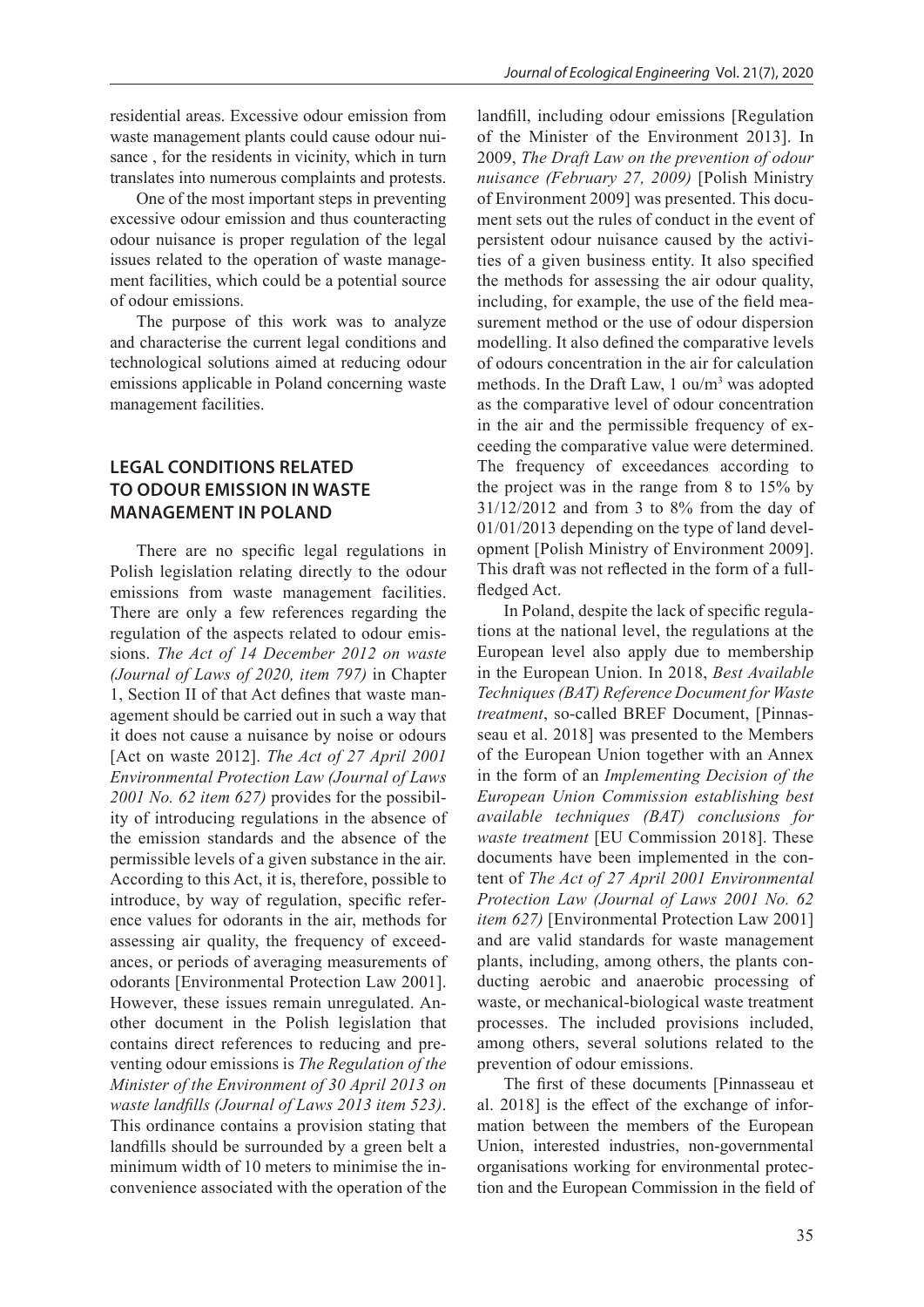commonly used techniques, current emission levels and technologies considered to be the best in the waste management sector.

The second mentioned European document, which is reflected in the Polish law and contains the information on the actions taken to reduce the emission of unpleasant odours is *The European Union Commission Implementing Decision establishing conclusions on best available techniques (BAT) for waste treatment* [EU Commission 2018]. This document was created based on BREF Documents for waste treatment and summarises the best available techniques concerning the waste treatment and contains a detailed description of those techniques. Importantly, BAT conclusions are not prescriptive and allow for the use of other techniques outside those indicated in this document. The use of other techniques should, however, bring the same level of actions towards environmental protection as the techniques indicated in it. BAT conclusions do not cover only the description of techniques within the meaning of technologies that can be used to e.g. reduce the emission of unpleasant odours from facilities dealing with the processing and treatment of waste. They also describe a series of activities not necessarily related to the technological aspects that can be taken to achieve the best overall environmental performance by those facilities [EU Commission 2018]. BAT 1 indicates that to do this, it is necessary to take the actions aimed at implementing and adhering to the environmental management system, which includes both management involvement, the definition of an environmental policy that will ensure the improvement of the environmental performance of installations, determination of appropriate procedures and their implementation, checking efficiency and taking corrective actions, reviews of the environmental management system, taking into account the environmental effects associated with the decommissioning of the installation. BAT 2 indicates several activities aimed at improving the overall environmental performance, it distinguishes, inter alia, the development and implementation of waste characterisation procedures and pre-collection procedures, development and implementation of collection procedures, development and implementation of a tracking system and inventory, development and implementation of a waste quality management system for processing, ensuring

waste segregation, ensuring waste compliance before mixing or mixing waste, sorting of supplied solid waste. BAT 10 directly indicates the need for periodic monitoring of odour emissions using EN or ISO and other standards when the EN standards are not available. An example of a standard that can be successfully used in Poland is *PN-EN 13725: 2007: Air quality - Determination of odour concentration by dynamic olfactometry*. One of the tools indicated by BAT Conclusions in BAT 12 regarding the prevention or reduction of odour emissions are the so-called odour management plans that should include elements such as protocols containing actions and timelines, odour monitoring protocols based on BAT 10, response protocols to the identified odour incidents, and programs to prevent and reduce the odour episodes. Odour management plans should be implemented at the facilities where potential odour emissions and associated potential annoyance are suspected. BAT 13 and 14 indicate several actions aimed towards prevention or reduction of odour emissions. These include the activities related to minimising waste storage time, the use of chemical waste treatment, optimisation of aerobic waste treatment, minimising the number of possible diffuse sources, selection and use of equipment with a high level of integrity, preventing corrosion, limiting the dispersion, collecting and processing diffuse emissions through the use enclosed devices or buildings, maintaining proper pressure in them, directing emissions to emission reduction systems. BAT conclusions specify the recommendations regarding specific waste treatment methods, such as aerobic waste treatment, anaerobic waste treatment, and MBT processes. Table 1 summarises the recommended actions and techniques for the chosen waste treatment processes.

The BAT conclusions [EU Commission 2018] also contain detailed descriptions of the techniques that can be used to reduce and prevent odour emissions. These include, but are not limited to, absorption processes, the use of biological filters, condensation and cryogenic condensation, thermal oxidation, wet scrubbing, the use of leak detection systems and leak elimination programs, or VOC measurements. A detailed description of the techniques used successfully to reduce the emissions from waste management is presented in the next chapter of this work.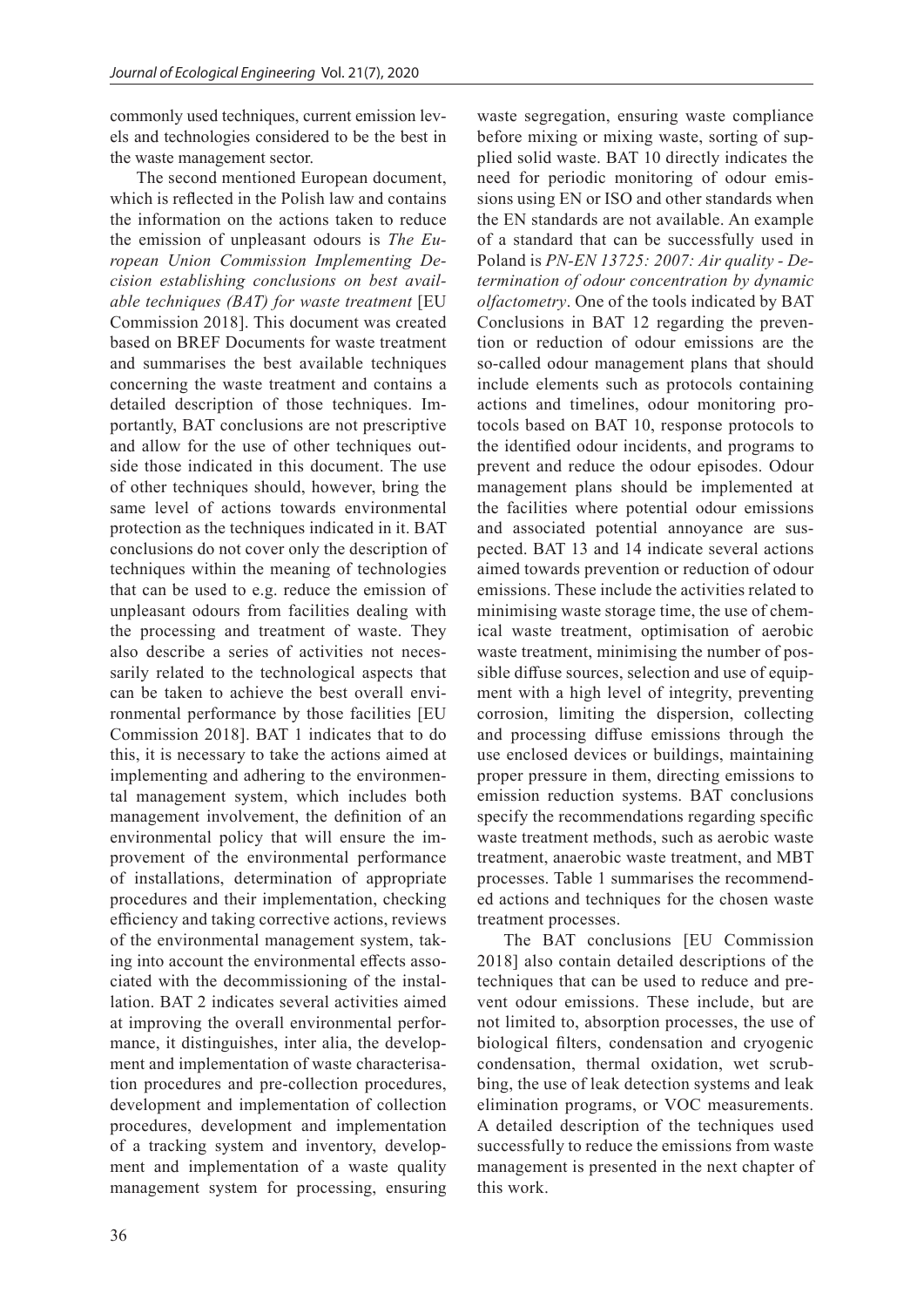In addition, in Poland, the so-called *The Codex on preventing of odour nuisance* [Polish Ministry of Environment 2016] was developed. It describes several technological solutions and actions in the form of recommendations that can contribute, like the BREF and BAT Documents mentioned above, to the prevention and reduction of odour emissions, also in the area of waste management (Table 2).

It should be noted that this document also referred to the EU regulations regarding Best Available Techniques that were in force in time

**Table 1.** List of odour emission reduction techniques for selected waste treatment processes, (based on [EU Commission 2018])

| Type of waste<br>treatment                   | Recommended actions                                                                                                                                                                                                                                                                                                                                                                                                                                                                                                                                                                                                                                                                                                                                                                | Recommended<br>techniques to reduce<br>emissions to air<br>(including odours)                                                                        | Based on<br>the BAT<br>conclusion |
|----------------------------------------------|------------------------------------------------------------------------------------------------------------------------------------------------------------------------------------------------------------------------------------------------------------------------------------------------------------------------------------------------------------------------------------------------------------------------------------------------------------------------------------------------------------------------------------------------------------------------------------------------------------------------------------------------------------------------------------------------------------------------------------------------------------------------------------|------------------------------------------------------------------------------------------------------------------------------------------------------|-----------------------------------|
| Biological<br>waste<br>treatment             | selection of waste supplied for processing (according to BAT 2)<br>$\bullet$                                                                                                                                                                                                                                                                                                                                                                                                                                                                                                                                                                                                                                                                                                       | absorption<br>$\bullet$<br>biofiltration<br>$\bullet$<br>fabric filters<br>$\bullet$<br>thermal oxidation<br>$\bullet$<br>wet scrubbing<br>$\bullet$ | <b>BAT 33</b><br><b>BAT 34</b>    |
| Aerobic waste<br>treatment                   | monitoring and control of key waste parameters and processes,<br>$\bullet$<br>taking into account the characteristics of the input waste (C / N<br>ratio, particle size), temperature and humidity of windrows, pa-<br>rameters related to aeration of windrows, dimensions of windrows<br>also applies to the general BAT conclusions regarding biological<br>$\bullet$<br>waste treatment                                                                                                                                                                                                                                                                                                                                                                                        | use of coverings<br>$\bullet$<br>made of semi-per-<br>meable membranes<br>adaptation of activi-<br>$\bullet$<br>ties to meteorological<br>conditions | <b>BAT 36</b><br><b>BAT 37</b>    |
| Anaerobic<br>waste<br>treatment              | monitoring and control of key waste and process parameters<br>$\bullet$<br>through the implementation of manual or automatic monitoring<br>aimed at ensuring access to the digestion chamber, limiting op-<br>erational difficulties, such as foaming, which may lead to odour<br>emissions, ensuring an appropriate failure warning system, sug-<br>gested monitored parameters is the pH, alkalinity, fermentation<br>chamber operating temperature, size of loads fed to the fermen-<br>tation chamber, concentration of volatile fatty acids and ammo-<br>nia in the chamber and digestate, biogas quantity, composition<br>and pressure, liquid and foam levels in the chamber<br>applies to the overall BAT conclusions regarding biological<br>$\bullet$<br>waste treatment |                                                                                                                                                      | <b>BAT 38</b>                     |
| Mechanical-<br>biological waste<br>treatment | also applies to the general BAT conclusions regarding biological<br>$\bullet$<br>waste treatment<br>BAT conclusions regarding anaerobic waste treatment and an-<br>$\bullet$<br>aerobic waste treatment, where applicable, apply to mechanical-<br>biological waste treatment                                                                                                                                                                                                                                                                                                                                                                                                                                                                                                      | segregation of the<br>$\bullet$<br>waste gas streams<br>recirculation of waste<br>$\bullet$<br>gas                                                   | <b>BAT 39</b>                     |

| Table 2. Proposed solutions to minimise odour emission in the waste management area included in The Codex on |  |
|--------------------------------------------------------------------------------------------------------------|--|
| preventing of odour nuisance [Polish Ministry of Environment 2016]                                           |  |

| Odour emission source                 | Proposed actions to prevent or minimize odour emissions                                                                                                                                                                                                                                                                                                                                     |  |  |
|---------------------------------------|---------------------------------------------------------------------------------------------------------------------------------------------------------------------------------------------------------------------------------------------------------------------------------------------------------------------------------------------------------------------------------------------|--|--|
| Landfills                             | Proper location, construction, and shaping of the object, its proper operation,<br>proper closure and reclamation, proper management of leachate and biogas,<br>observance of technological regimes, masking of odours, planting of plants.                                                                                                                                                 |  |  |
| Mechanical-Biological Treatment (MBT) | Proper location, observance of operational procedures, encapsulation of<br>technological processes, use of appropriate ventilation systems, biological<br>drying of materials, intake of process gases, use of vacuum aeration, use<br>of biological additives, use of biogas injection in fermentation chambers,<br>covering piles during composting and isolating them, masking of odour. |  |  |
| Composting of waste                   | Proper location, observance of operational procedures, encapsulation<br>of technological processes, use of appropriate ventilation systems,<br>use of biofiltration, intake of process gases, use of vacuum aeration,<br>use of biological additives, covering of piles during composting<br>and their isolation, masking of smell, planting of plants.                                     |  |  |
| Thermal waste treatment               | Observance of operating procedures, encapsulation of facilities and roofing of<br>warehouses for waste, the use of appropriate ventilation, the use of vacuum<br>aeration, the use of appropriate filters and the use of the absorption process.                                                                                                                                            |  |  |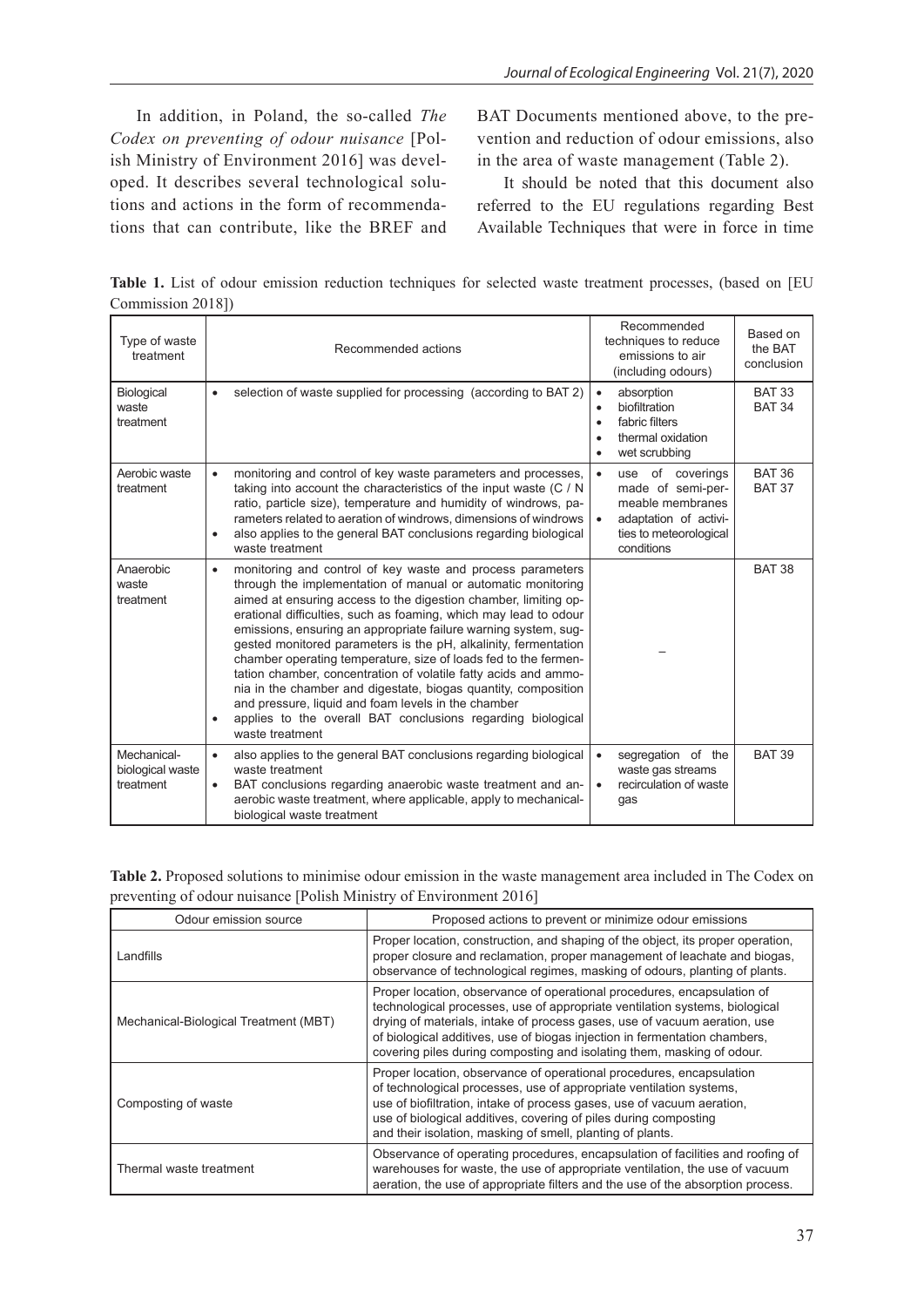of its publication. This Codex indicates the need to take action at various stages of planning, implementation, and operation of facilities that may contribute to the presence of odour nuisance. It indicates, for example, the need for appropriate spatial management, landscaping, and the use of buffer zones.

# **TECHNOLOGICAL SOLUTIONS IN PREVENTING OF ODOUR EMISSIONS IN ACCORDANCE WITH THE EXISTING REGULATIONS**

In accordance with BREF recommendations for waste treatment, in the event that a new or

**Table 3.** Advantages, disadvantages, requirements and effectiveness of selected deodorisation methods [Polish Ministry of Environment, 2016, Pinasseau et al. 2018]

| Requirements to apply |                                                                                                                                                                                                      | Advantages                                                                                                                                                                                                                                                                                                       | Disadvantages                                                                                                                                                                                                                                                                                                                                                                                                                                                         | Deodorization<br>efficiency,<br>$\%$                                                       |
|-----------------------|------------------------------------------------------------------------------------------------------------------------------------------------------------------------------------------------------|------------------------------------------------------------------------------------------------------------------------------------------------------------------------------------------------------------------------------------------------------------------------------------------------------------------|-----------------------------------------------------------------------------------------------------------------------------------------------------------------------------------------------------------------------------------------------------------------------------------------------------------------------------------------------------------------------------------------------------------------------------------------------------------------------|--------------------------------------------------------------------------------------------|
| Adsorption            | Gas flow velocity<br>$<$ 18 m/min<br>The minimum<br>thickness of the<br>AC layer - 13 mm<br>Working time<br>$-4-5$ years                                                                             | High deodorization efficiency<br>The used adsorbent can be<br>regenerated<br>Possibility of using<br>replaceable cartridges<br>(for small installations)<br>Relatively low cost compared<br>to other techniques                                                                                                  | High temperature and high humidity may cause<br>puncture of the bed<br>High levels of dust can block the bed<br>Fast sorbent saturation at high odorant<br>concentrations<br>Decrease of purification efficiency as the bed<br>saturation increases<br>Non-regenerated sorbent is waste<br>The gas must be pre-cleaned before being<br>directed to the AC filter                                                                                                      | 70-99                                                                                      |
| Absorption            | A large volume of air<br>Small pressure drop<br>The need to ensure<br>low or medium<br>odour concentration<br>The use of reagents<br>to increase the<br>effectiveness of<br>the absorber             | Possibility of purifying<br>large air streams<br>High cldeodorization<br>efficiency                                                                                                                                                                                                                              | In the case of high pollutants concentration,<br>dilution with clean air is required<br>For insoluble compounds, chemical reagents<br>are required<br>Multi-stage absorption required for<br>the purification of gases containing<br>acidic or alkaline compounds<br>The use of chemical reagents leads to corrosion<br>and overgrowth of apparatus                                                                                                                   | 60-85                                                                                      |
| Thermal oxidation     | Temperature<br>650-800 °C<br>High odorant<br>concentration<br>required<br>Continuous<br>measurement of<br>$CO2$ , $O2$ , CO and<br>$NO_x$ concentration<br>in waste gases                            | Possible heat recovery and<br>secondary heat recovery (hot<br>water)<br>Can be used even with very<br>high odorants concentration                                                                                                                                                                                | Very high costs<br>There may be a need for preliminary gas<br>preparation, including removal of steam from<br>wet gas and removal of solid or liquid impurities<br><b>Burners overgrowing</b><br>Formation of soot and secondary odorants<br>in the event of non-compliance with process<br>parameters<br>The need to use dust collectors for dusty gases                                                                                                             | 98-99.9                                                                                    |
| Catalytic oxidation   | The need for<br>a catalyst<br>Temperature from<br>350 to 400 °C<br>The need for a<br>heat exchanger<br>High odorant<br>concentration<br>The need to remove<br>solid particles from<br>purified gases | Can be used even at very<br>high odorant concentrations<br>High deodorization efficiency<br>Possible heat recovery<br>Accurate knowledge of the<br>composition and amount of<br>the substance is not required<br>Gases may be lightly dusty<br>and moist<br>Hot gas purification possible<br>Low operating costs | Limited stream of purified air;<br>A sensitive catalyst;<br>SO <sub>2</sub> and HCl production<br>The need for additional purification<br>Catalyst bed erosion<br>Not suitable for the purification of gases<br>containing chlorine and fluorine compounds<br>Dust blocks the active surface of the catalysts<br>The need to ensure a constant concentration of<br>pollutants<br>Frequent checks required                                                             | 80-95                                                                                      |
| Biological methods    | Constant mass<br>stream of odorants<br>Constant<br>temperature<br>Continuous<br>working time<br>Working time<br>3-5 years                                                                            | Investment and<br>operating<br>cost lower compared to other<br>techniques<br>Almost waste-free technology                                                                                                                                                                                                        | A large area for biofilters is required<br>Not suitable for purifying air with high<br>concentrations of impurities<br>The need to maintain a constant temperature,<br>pH and humidity<br>Biofilter operation depends<br>on<br>weather<br>conditions<br>Regular irrigation and dosing of nutrients to<br>biomass required<br>Slow adaptation of microorganisms to the<br>concentration of pollutants and gas composition<br>Can only be used for continuous processes | <b>Biofiltration</b><br>70-99<br>Bioscrubbing<br>70-80<br>Biotrickling<br>filtration 70-90 |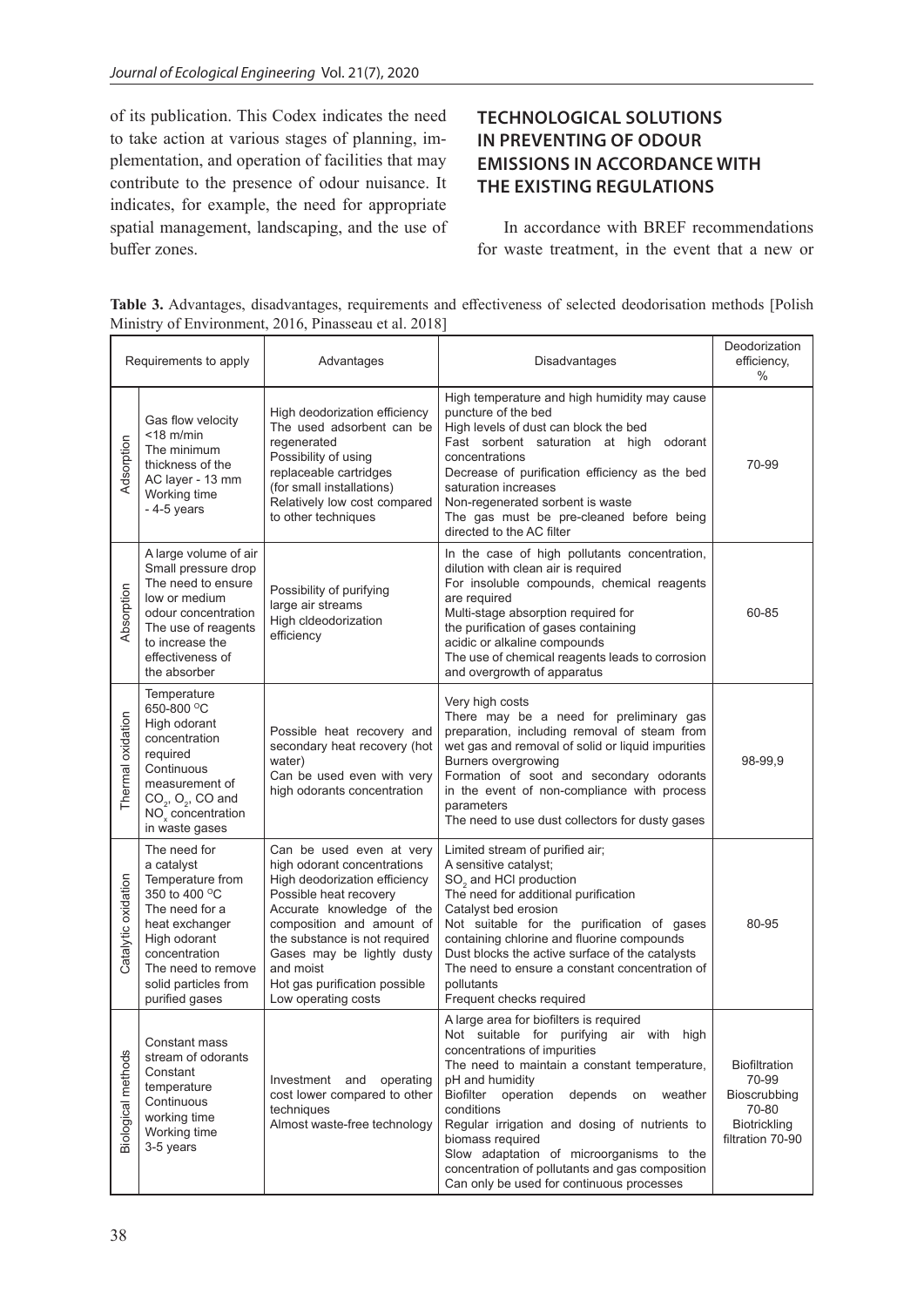|                                                                          | Deodorization method  |                       |              |            |            |
|--------------------------------------------------------------------------|-----------------------|-----------------------|--------------|------------|------------|
| Area of application                                                      | Theramal<br>oxidation | Biological<br>methods | Condensation | Adsorption | Absorption |
| <b>MBT</b>                                                               | $\ddot{}$             | $\ddot{}$             |              | $\ddot{}$  | $+$        |
| Physico-chemical treatment of solid/pasty waste                          | $\ddot{}$             | $\ddot{}$             |              | $\ddot{}$  | ÷          |
| Treatment of excavated contaminated soil                                 | $\ddot{}$             |                       |              | $\ddot{}$  | $+$        |
| Regeneration/recovery of pollution<br>abatement components/ FGT residues | $\ddot{}$             |                       |              | $\ddot{}$  |            |
| Treatment of water-based liquid waste                                    | $\ddot{}$             | $\ddot{}$             |              | $\ddot{}$  | $\ddot{}$  |
| Regeneration of spent solvents                                           | $\ddot{}$             |                       | $\ddot{}$    | $\ddot{}$  | $\ddot{}$  |
| Re-refining and other preparations for reuse of waste oils               | $\ddot{}$             |                       | $\ddot{}$    | $\ddot{}$  | $+$        |
| Treatment of waste containing POPs                                       | $\ddot{}$             |                       |              | $\ddot{}$  |            |
| Physico-chemical treatment of waste with calorific value                 | $\ddot{}$             |                       | ۰            | $\ddot{}$  |            |
| Treatment of waste containing mercury                                    | $\ddot{}$             |                       | $\ddot{}$    | $\ddot{}$  |            |
| Aerobic treatment of source-separated biowaste                           | $\blacksquare$        | $\ddot{}$             |              | $\ddot{}$  | $\ddot{}$  |
| Anaerobic treatment of bio-waste                                         |                       | $\ddot{}$             |              | $\ddot{}$  | $\ddot{}$  |
| Mechanical treatment of waste with calorific value                       |                       | $\ddot{}$             |              | $\ddot{}$  | $\ddot{}$  |
| Treatment of WEEE containing VFCs and/or VHCs                            | $\overline{a}$        | $\ddot{}$             | $\ddot{}$    | $\ddot{}$  |            |
| Repackaging of hazardous waste                                           |                       |                       | $\ddot{}$    | $\ddot{}$  | $\ddot{}$  |
| Blending/mixing of waste                                                 |                       |                       | $\ddot{}$    | $\ddot{}$  |            |
| Mechanical treatment in shredders of metal waste                         |                       |                       |              | $\ddot{}$  | $\ddot{}$  |

**Table 4.** Area of application of selected deodorisation methods in waste management [based on: Pinnasseau et al. 2018]

an existing installation may contribute to odour nuisance in residential or recreational areas or a workplace, the first step towards preventing the problem of odour emissions is to create an Odour Management Plan (OMP). It should contain, among others, odour monitoring protocol, complaint response protocol and description of planned methods for preventing and reducing odour emissions. The first step to improve the odorous situation in an installation is to prevent the formation of odorants at source. The actions to reduce the odour formation include, first and foremost, minimising waste storage time, in particular under anaerobic conditions, optimising the aerobic processing of waste, as well as using shields and building closed facilities to carry out the processes that may emit odours. In the event that these activities prove to be insufficient, the so-called 'end-of-pipe' methods are recommended [Pinnasseau et al. 2018].

BREF and other literature sources [Estrada et al. 2011, Sówka et al. 2017b, Meeroff et al. 2018, Miller et al. 2018a, Pinnasseau et al. 2018, Gałwa-Widera and Kwarciak-Kozłowska 2019, Gospodarek et al. 2019, Rybarczyk et al. 2019, Turała and Wieczorek 2019, Wysocka et al. 2019] indicate a number of specific technological solutions successfully used in reducing the emission of unpleasant odours from waste management processes. These include such methods as absorption, adsorption, thermal processes, non-thermal oxidation processes and biological methods. Table 3 presents the requirements, advantages and disadvantages of the selected deodorisation methods used in waste management along with the deodorisation efficiency declared for them.

Adsorption is a method in which, as a result of a heterogeneous reaction, gas molecules are retained on the surface of an adsorbent that prefers specific chemical compounds. Granulated activated carbon (GAC), zeolites or macroporous polymer particles are most often used as adsorbent. When the adsorbent is used up, it can be replaced or regenerated. [Pinnasseau et al. 2018, Wysocka et al. 2019]. The absorption method involves mass transfer between the polluted gas and the solvent (water, acid solution or alkaline solution - depending on the removed chemical compound types). The removed component dissolves in the absorbing liquid and, depending on the solvent used, this method may allow the recovery of the absorbed pollutants as a result of reversing the chemical reaction [Schlegelmilch et al. 2005, Pinnasseau et al. 2018]. The condensation method is used to eliminate the VOCs vapours from the waste gas stream, its principle is based on lowering their temperature below the dew point in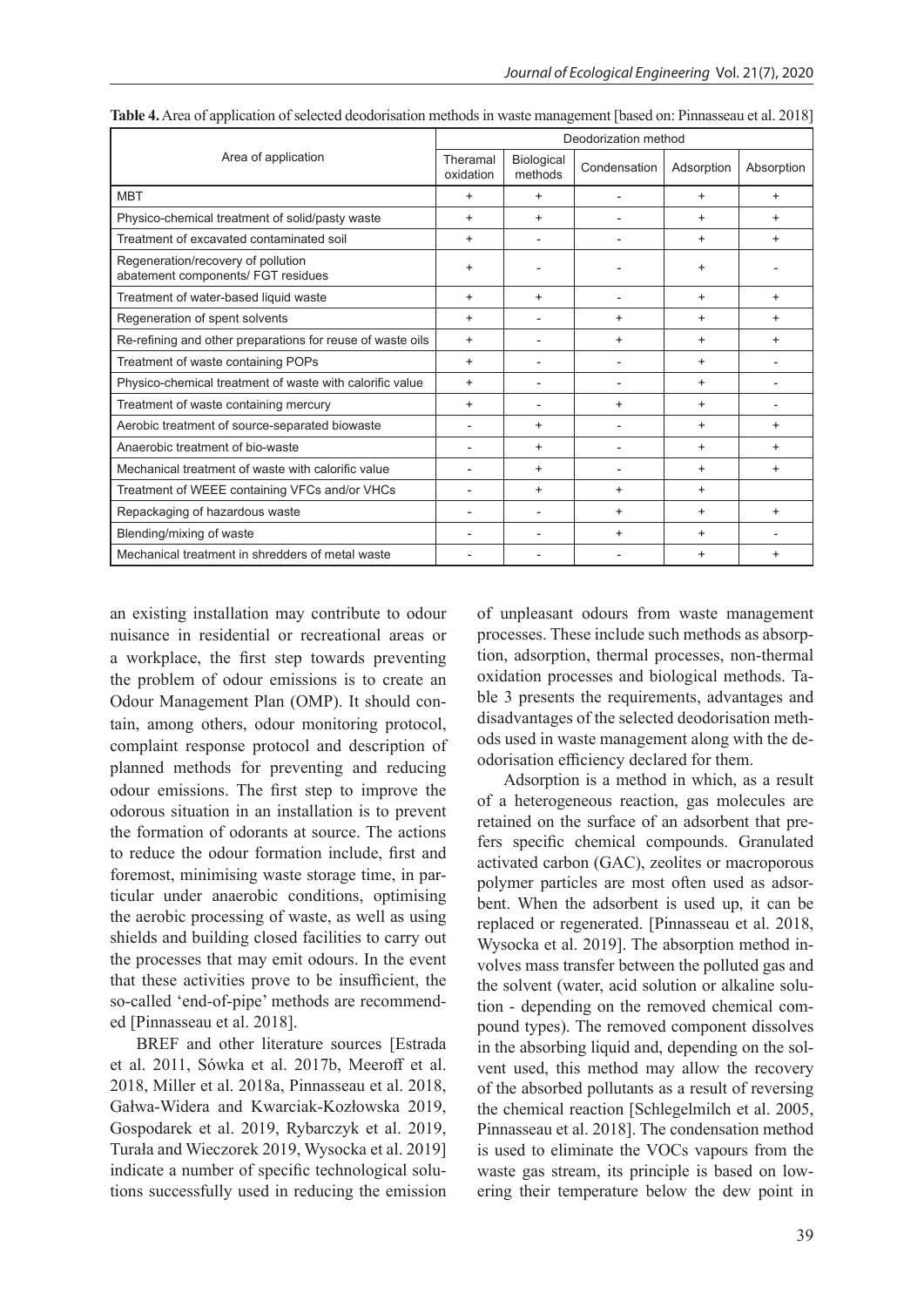order to condense them [Pinnasseau et al. 2018]. The thermal oxidation method involves the oxidation of odorants found in the waste gas stream by heating the contaminated gases with the addition of air or oxygen in the combustion chamber. It is used to reduce emissions from almost all sources emitting VOCs; however, this method is only applicable to small gas flows due to high fuel consumption [Schlegelmilch et al. 2005, Pinnasseau et al. 2018, Wysocka et al. 2019]. The most commonly used method in recent years involves the biological deodorisation techniques, including primarily biofiltration. In the case of biofilters, this method involves the slow passage of gas through a humidified, porous bed, where the pollution is first absorbed by water, and then as a result of biodegradation processes, removed by the microorganisms inhabiting the bed [Sówka et al. 2014, Sówka et al. 2017b, Grzelka et al. 2018, Miller et al. 2018b, Pinnasseau et al. 2018]. Table 4 summarises the selected deodorisation methods along with areas of use in waste management [Pinasseau et al., 2018]. The analysis of the application of these techniques in waste management shows that for gases generated as a result of municipal waste treatment, an effective and economical solution is to use the biofiltration method and other biological methods. However, these methods are not suitable for discontinuous processes with varying pollutant streams or very high odorant concentrations in the waste gas. For such processes, it is recommended to use the deodorisation methods based on catalytic combustion, adsorption or absorption processes, as well as deodorisation installations combining several different methods.

## **CONCLUSIONS**

Despite the legal restrictions stating that waste management activities should not have caused an odour nuisance, many facilities are struggling with this problem. In order to prevent extensive odour emissions and thus possible odour nuisance, appropriate legal regulations are needed, which at the national level are limited, and have not entirely precise nature. Membership in the European Union is associated with the implementation of legal regulations introduced within the EU. Such examples are BREF documents and BAT conclusions, which are documents in force throughout the whole European Union, containing a number of guidelines regarding, inter alia, activities, and technologies aimed at preventing

and reducing odour emissions. It should be noted that not every action indicated in the documents mentioned above and not every technique could be used in real cases. However, the introduction of specific standards of action and following the latest technologies can significantly contribute to reducing the emission of odours from the objects related to waste management, and thus to improve the lives of residents living in the immediate vicinity of waste management plants by reducing the potential odour nuisance.

#### **Acknowledgments**

This paper was co-financed within the "Excellent Science" program of the Polish Ministry of Science and Higher Education.



**Ministry of Science** and Higher Education **Republic of Poland** 

## **REFERENCES**

- 1. Commission Implementing Decision (EU) 2018/1147 of 10 August 2018 establishing best available techniques (BAT) conclusions for waste treatment, under Directive 2010/75/EU of the European Parliament and of the Council.
- 2. Cheng Z., Zhu S., Chen X., Wang L., Lou Z., Feng L. 2020. Variations and environmental impacts of odour emissions along the waste stream. Journal of Hazardous Materials, 384, 120912.
- 3. Codex on preventing of odour nuisance. Ministry of the Environment, Department of Protection Air and Climate, Warsaw, 2016 (online access: https:// www.gov.pl/web/klimat/uciazliwosc-zapachowa) (in Polish).
- 4. Estrada J.M., Kraakman N.B., Muñoz R., Lebrero R. 2011. A comparative analysis of odour treatment technologies in wastewater treatment plants. Environmental science & technology, 45(3), 1100-1106.
- 5. Gałwa-Widera M., Kwarciak-Kozłowska A. 2019. Reduction of odor nuisance from composting process. Journal of Ecological Engineering, 20(6), 84-89.
- 6. Gospodarek M., Rybarczyk P., Szulczyński B., Gębicki J. 2019. Comparative evaluation of selected biological methods for the removal of hydrophilic and hydrophobic odorous VOCs from air. Processes, 7(4), 187.
- 7. Grzelka A., Miller U., Sówka I. 2018. The role of biological methods in the municipal management odor nuisance reduction strategy. Ecological Chemistry Engineering A. 25(1), 51-60.